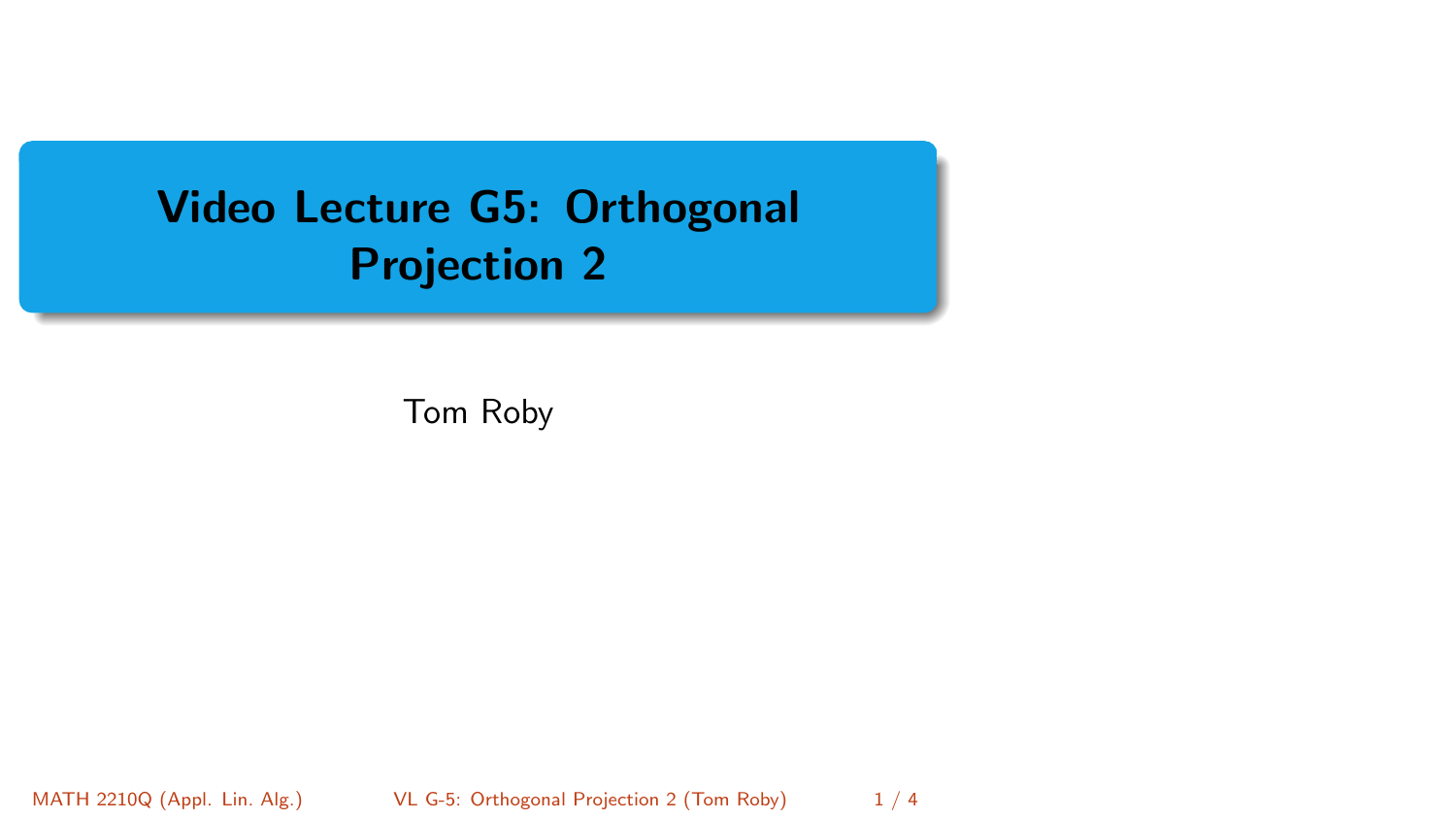## Outline & Objectives

- Demonstrate the Best Approximation Theorem that the orthogonal projection  $\hat{y} = \text{Proj}_{W} \vec{y}$  is the closest point in  $W$  to  $\vec{v}$ .
- Analyze how our formula for  $\hat{v} = \text{Proj}_{W} \vec{v}$  simplifies when we have an orthonormal basis for  $W$ , and rewrite this in terms of orthogonal matrices.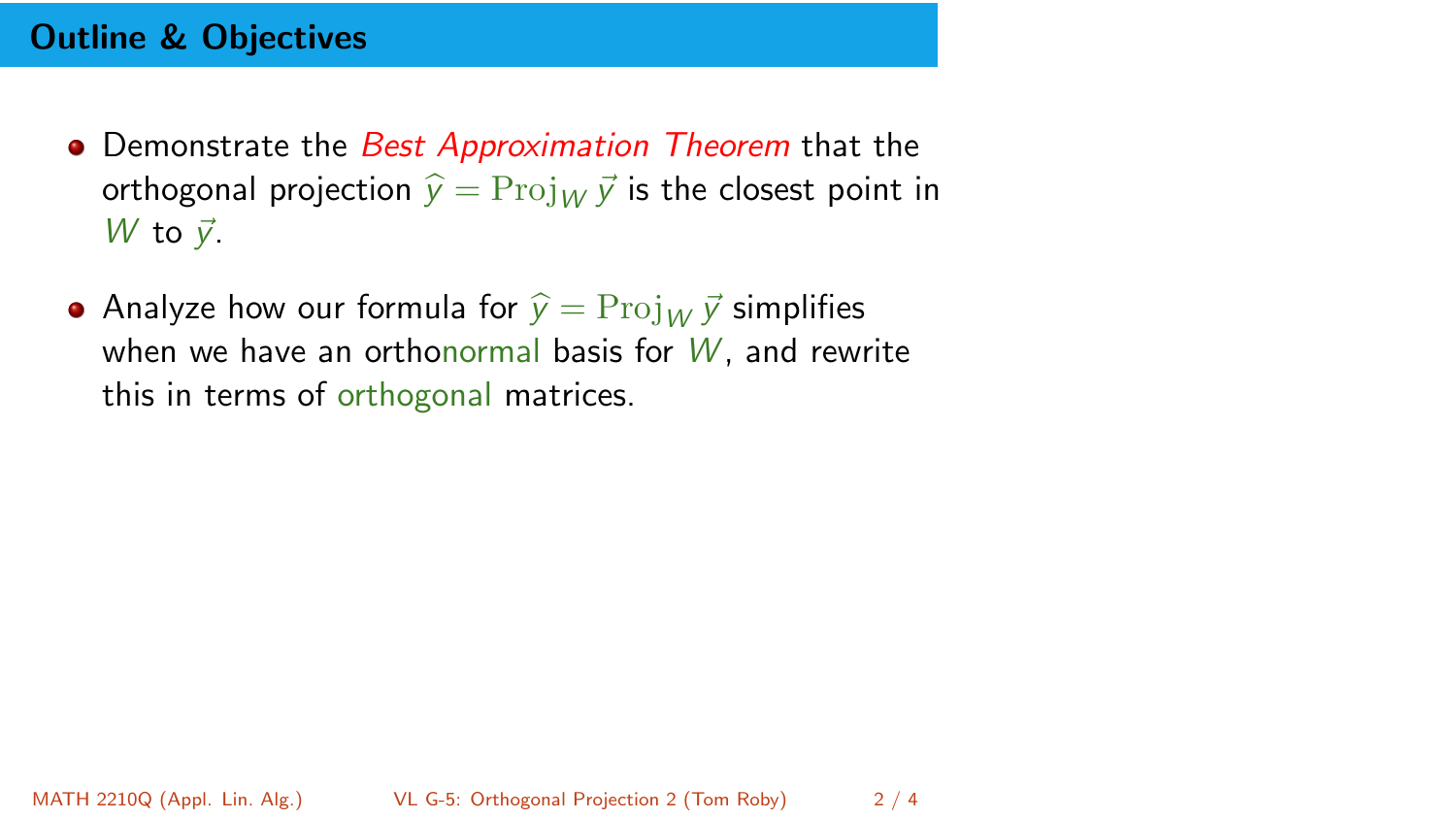## Best Approximation Theorem

Recall: 
$$
\widehat{y} = \text{Proj}_W \, \vec{y} = \frac{\vec{y} \cdot \vec{u_1}}{\vec{u_1} \cdot \vec{u_1}} \, \vec{u_1} + \dots + \frac{\vec{y} \cdot \vec{u_p}}{\vec{u_p} \cdot \vec{u_p}} \, \vec{u_p}
$$

Theorem (Best Approximation Theorem)

Let W be a subspace of 
$$
\mathbb{R}^n
$$
 and  $\vec{y} \in \mathbb{R}^n$ , and set  $\hat{y} = \text{Proj}_W \vec{y}$ .  
\nThen  $||\vec{y} - \hat{y}|| < ||\vec{y} - \vec{v}|| \quad \forall \vec{v} \neq \hat{y}$  in W.

*Pf*: 
$$
\vec{y} - \vec{v} = (\vec{y} - \hat{y}) + (\hat{y} - \vec{v})
$$
. Since  $(\vec{y} - \hat{y}) \perp (\hat{y} - \vec{v})$  (why?),  
get  $||\vec{y} - \vec{v}||^2 = ||(\vec{y} - \hat{y})||^2 + ||\hat{y} - \vec{v}||^2$ .

$$
W = \text{Span}\left\{ \begin{bmatrix} 3 \\ -1 \\ -2 \end{bmatrix}, \begin{bmatrix} 1 \\ 1 \\ 1 \end{bmatrix} \right\}, \ \vec{y} = \begin{bmatrix} 6 \\ 4 \\ -7 \end{bmatrix} \implies
$$

$$
\hat{y} = \frac{28}{14} \begin{bmatrix} 3 \\ -1 \\ -2 \end{bmatrix} + \frac{3}{3} \begin{bmatrix} 1 \\ 1 \\ 1 \end{bmatrix} = \begin{bmatrix} 7 \\ -1 \\ -3 \end{bmatrix}
$$